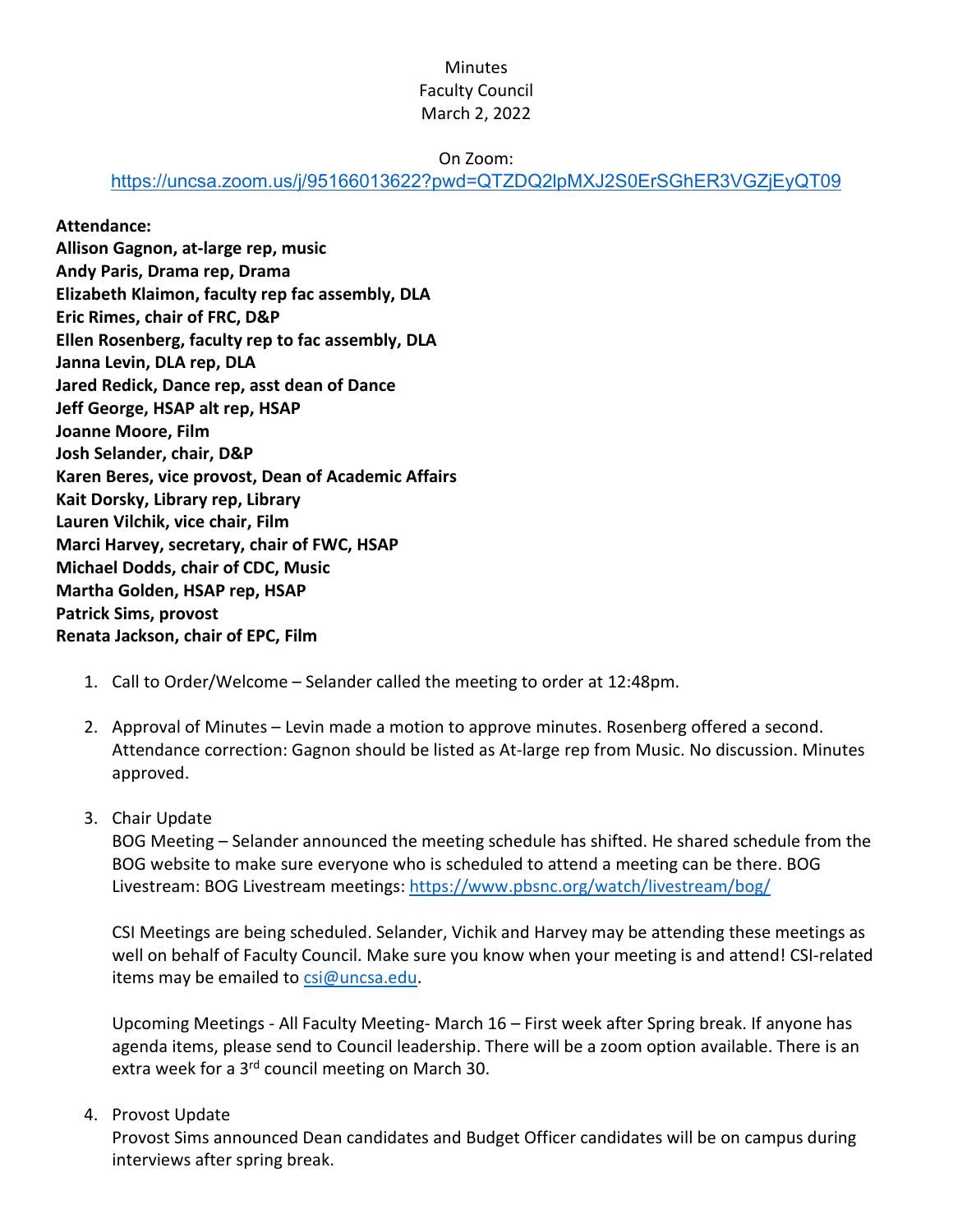Wednesday, March 16 11am – 12:30pm: UNC will host a strategic planning session and UNCSA needs voices and participation in that process. The metrics they develop during this session will be used to determine future funding. The metrics they are focusing on right now are underrepresented counties and low-income student populations. UNCSA is unique as a public arts conservatory, and we must continue to articulate our needs to be compared with comparable institutions.

CSI focus groups will be happening on campus after spring break to finalize the plan that will be presented to EPC this spring.

Misgendering students in class has become an issue again. Some religious beliefs have caused legal confusion. EDIB will continue to support our students and faculty should continue these conversations to create an environment we want to be in. Sims shared this link: [https://www.insidehighered.com/news/2021/03/29/court-sides-professor-who-repeatedly](https://www.insidehighered.com/news/2021/03/29/court-sides-professor-who-repeatedly-%09misgendered-trans-student)[misgendered-trans-student](https://www.insidehighered.com/news/2021/03/29/court-sides-professor-who-repeatedly-%09misgendered-trans-student)  Fall 2021 EDIB report: [https://www.uncsa.edu/about/diversity/docs/2021-fall-campus-edib-progress-](https://www.uncsa.edu/about/diversity/docs/2021-fall-campus-edib-progress-%09report.pdf)

[report.pdf](https://www.uncsa.edu/about/diversity/docs/2021-fall-campus-edib-progress-%09report.pdf)

Chancellor Cole sent an email with the latest update from campus climate survey.

5. Motion from Faculty Welfare - Marci Harvey shared the description for the adjunct faculty teaching award and made a motion to approve the award criteria. Vilchik offered a second. Discussion Questions centered around communication with adjuncts outside their contract semester, the nomination process occurring along with Excellence in Teaching awards, and the calendar for the process. \$2000 funding will come from TLC and Provost Office (50/50 split) for the first year. Motion passed to adopt adjunct faculty teaching award for next year.

## 6. Committee Updates

**Campus Development (CDC) –** Michael Dodds reported Chief Brinkley spoke. Temp parking lot had to be partially closed due to rain and mud so capacity is smaller right now. Thanks to a grant, Library Plaza will now have wi-fi and can be an outdoor workspace. IT Committee has sent their charter to faculty council and are establishing membership for their committee.

**Education Policies (EPC) –** Renata Jackson reported she will be meeting with Library faculty to update language for faculty manual. Jackson will be stepping down as chair of EPC after 22 years. Next year Janine Hawley from Drama and Kjersten Lester-Moratzka will co-chair.

**Faculty Development (FDC) –** Selander reported on behalf of Rosemary Millar. The Committee deliberated and voted on the Faculty Reassigned Time applications; there will be 2 awards. The Committee will send its recommendations to the Provost Office. Committee will meet after Spring Break, on the 23rd March, to deliberate and vote on Faculty Development Grants. In the Fall, the FDC will have new forms; both Faculty Development Grant and Faculty Reassigned Time applications will be updated to Dynamic Forms. We thank Dave LaVack (IT) along with Mimi Harding who have working with FDC to make this happen.

**Faculty (FRC) –** Eric Rimes reported 2 info sessions at 3/23 and 4/13 meetings (in new admin building 3<sup>rd</sup> floor) for faculty interested in rank process.